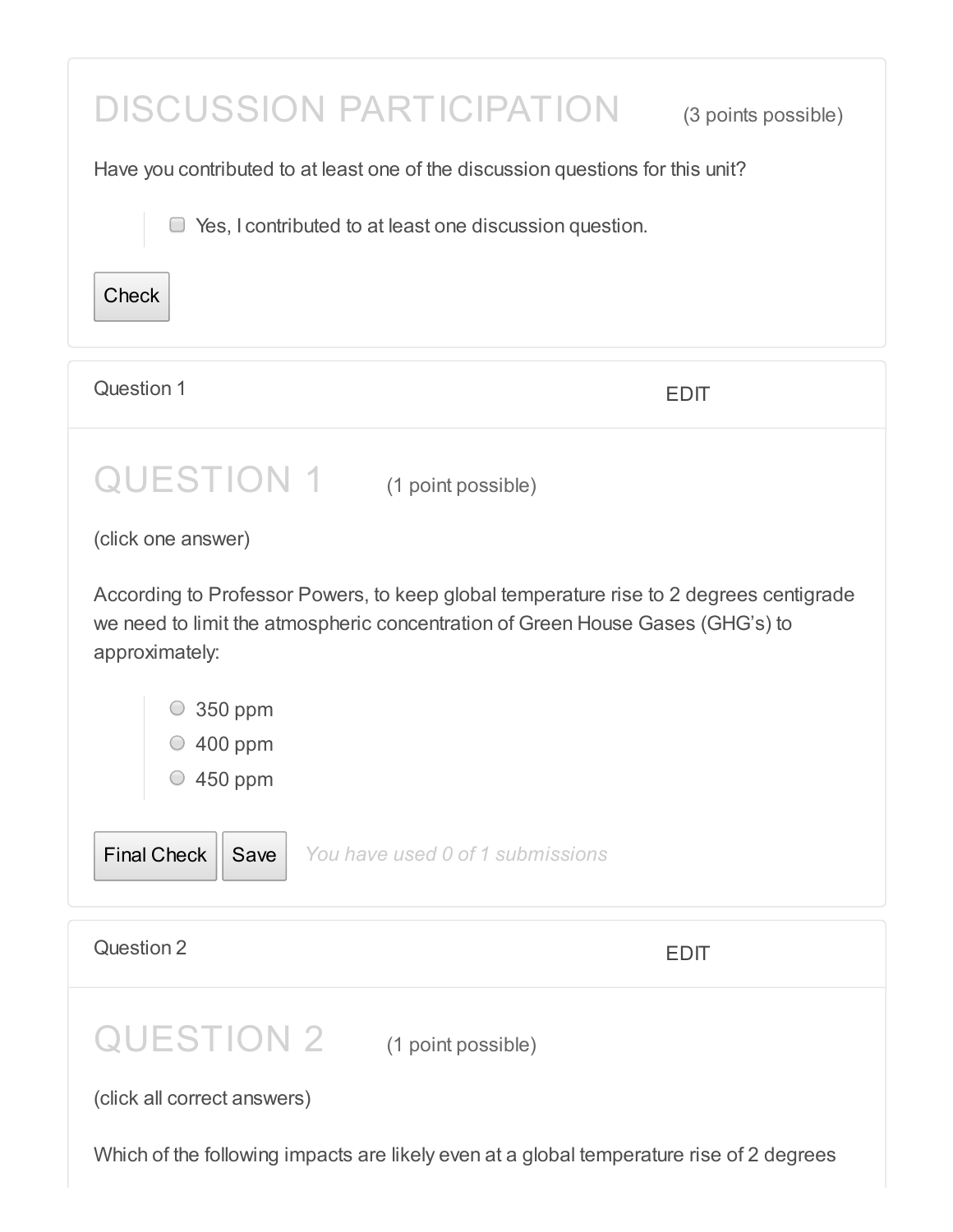| centigrade?                                                                                                                                                                                                                                                                                                                                                                                                        |             |
|--------------------------------------------------------------------------------------------------------------------------------------------------------------------------------------------------------------------------------------------------------------------------------------------------------------------------------------------------------------------------------------------------------------------|-------------|
| Many low lying port cities will be below water.<br>Some small island nations will flood.<br>The thawing of the world's largest glaciers will rapidly accelerate.<br>There will be extended periods of severe drought.<br>Desertification will be accelerated.<br>You have used 0 of 2 submissions<br><b>Check</b><br>Save                                                                                          |             |
| Question 3                                                                                                                                                                                                                                                                                                                                                                                                         | <b>EDIT</b> |
| <b>QUESTION 3</b><br>(1 point possible)<br>(click all correct answers)<br>According to Professor Powers, which of the following factors make climate change an<br>issue of *justice*?                                                                                                                                                                                                                              |             |
| Many of the worst impacts will be felt by the poorest and most vulnerable.<br>Many impacts will be felt by those who did not contribute to the problem.<br>Climate change involves complex causal processes.<br>$\overline{\phantom{0}}$<br>Climate change will very likely displace a significant number of people.<br>L<br>Climate change will likely require complex policies to mitigate the worst<br>effects. |             |
| You have used 0 of 2 submissions<br><b>Check</b><br>Save                                                                                                                                                                                                                                                                                                                                                           |             |
| Question 4                                                                                                                                                                                                                                                                                                                                                                                                         | <b>EDIT</b> |
|                                                                                                                                                                                                                                                                                                                                                                                                                    |             |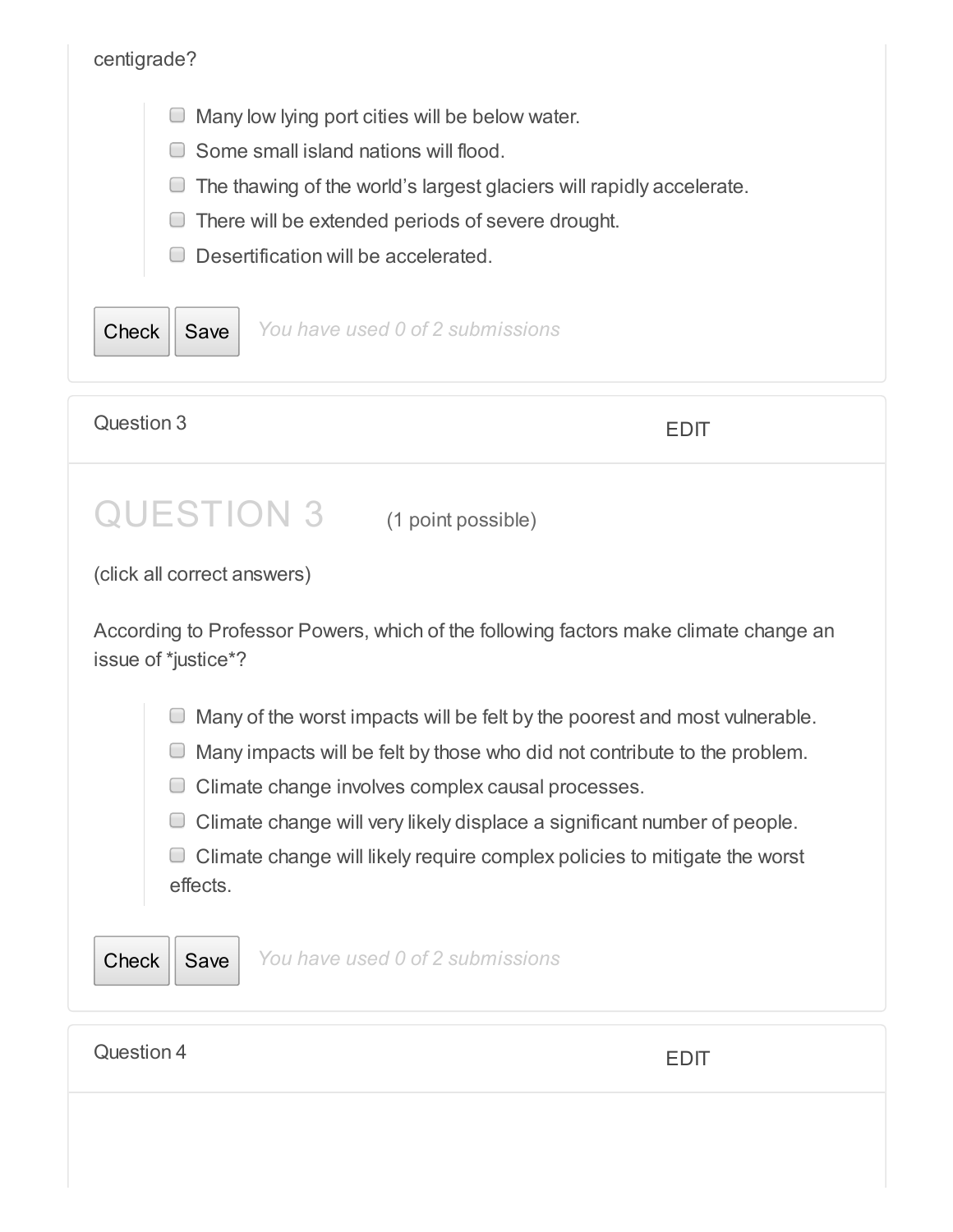

(click all correct answers)

Professor Powers argued that the overproduction of greenhouse gases poses a grave harm to a number of human rights, including the rights to:

| l ife                                             |  |
|---------------------------------------------------|--|
| Health                                            |  |
| Speech                                            |  |
| The conditions for a decent standard of living    |  |
| $\Box$ Security in one's person and property      |  |
|                                                   |  |
| You have used 0 of 2 submissions<br>Save<br>Check |  |

| Question 5                                                                                                                                                                                                   | EDIL                                                                                |  |
|--------------------------------------------------------------------------------------------------------------------------------------------------------------------------------------------------------------|-------------------------------------------------------------------------------------|--|
| <b>QUESTION 5</b>                                                                                                                                                                                            | (1 point possible)                                                                  |  |
| (click one answer)                                                                                                                                                                                           |                                                                                     |  |
| who:                                                                                                                                                                                                         | The "Polluter Pays" Principle can be best described as requiring payment from those |  |
| have the greatest ability to pay for a given act of pollution.<br>benefit the greatest from a given act of pollution.<br>$\bigcirc$<br>have the greatest causal responsibility for a given act of pollution. |                                                                                     |  |
| <b>Final Check</b><br>Save                                                                                                                                                                                   | You have used 0 of 1 submissions                                                    |  |
| Question 6                                                                                                                                                                                                   | EDII                                                                                |  |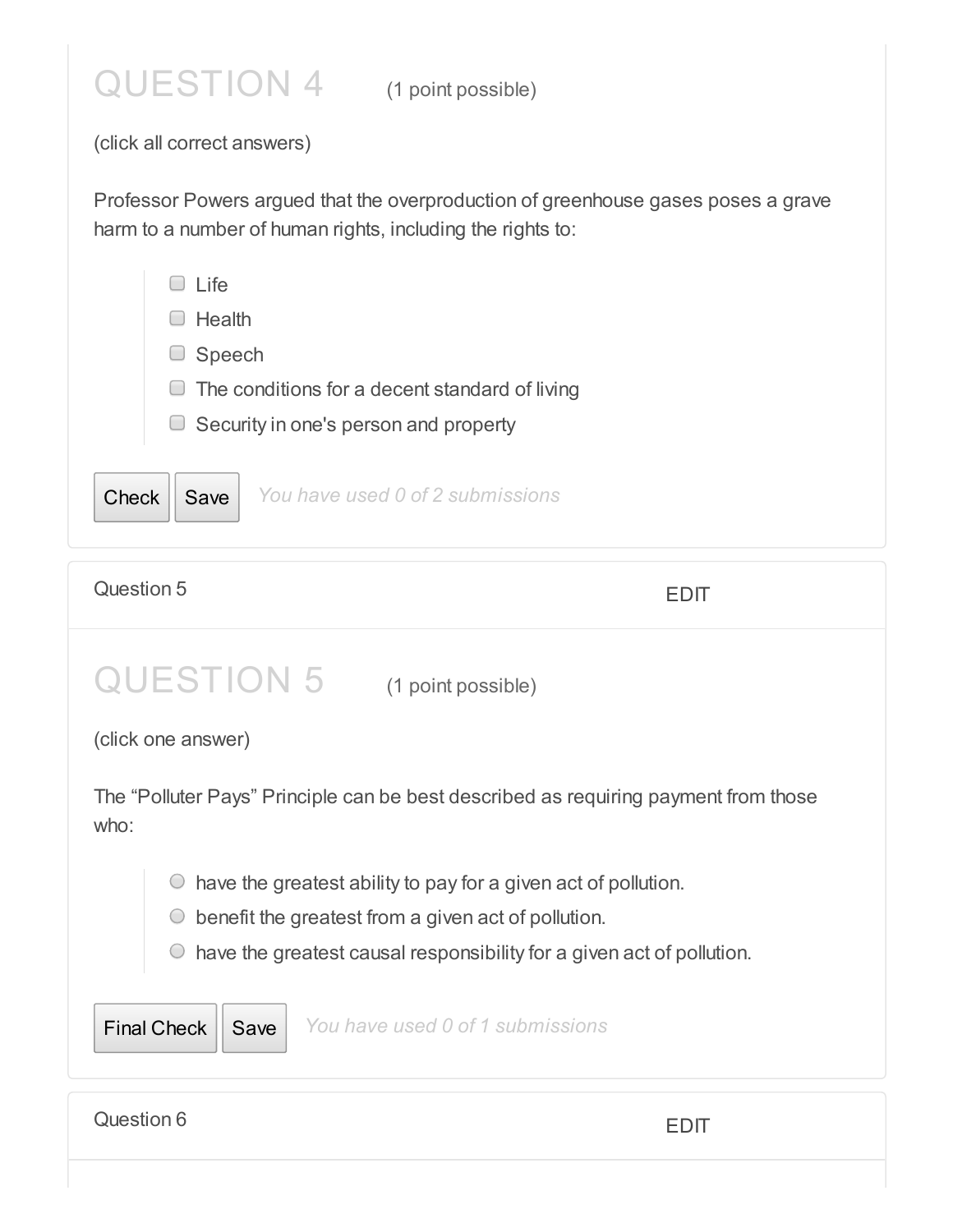## QUESTION 6 (1 point possible)

(click one answer)

Which of the following best captures the moral aim of a principle of "Global Reciprocity"?

To encourage global consensus on important decisions about climate change.

 $\circ$  To eliminate the special consideration nation states have for the welfare of their own citizens.

To limit nations' advantage-seeking behavior to behavior that does not undermine the basic human rights of other nations' citizens.



| Question 7                                                                                                                                       | <b>EDIT</b>                      |
|--------------------------------------------------------------------------------------------------------------------------------------------------|----------------------------------|
| (click one answer)                                                                                                                               | QUESTION 7 (1 point possible)    |
| According to Professor Powers, a significant enough improvement in energy efficiency<br>will solve the problem of climate change.<br><b>True</b> |                                  |
| $\circ$ False<br><b>Final Check</b><br>Save                                                                                                      | You have used 0 of 1 submissions |
| Question 8                                                                                                                                       | <b>EDIT</b>                      |
|                                                                                                                                                  |                                  |